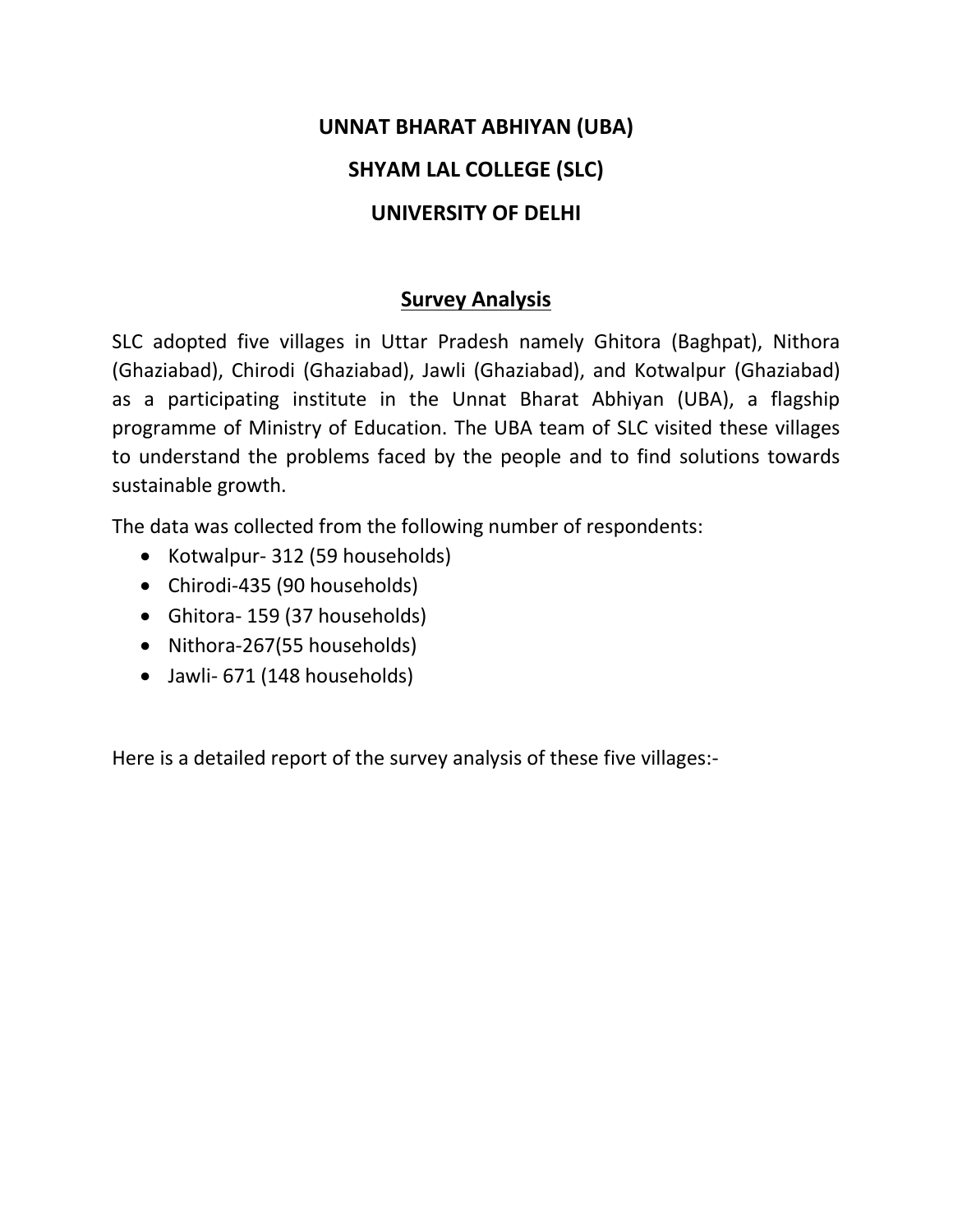#### **PERCENTAGE OF AADHAR CARD HOLDERS:**



## **AVERAGE AGE OF RESPONDENTS**

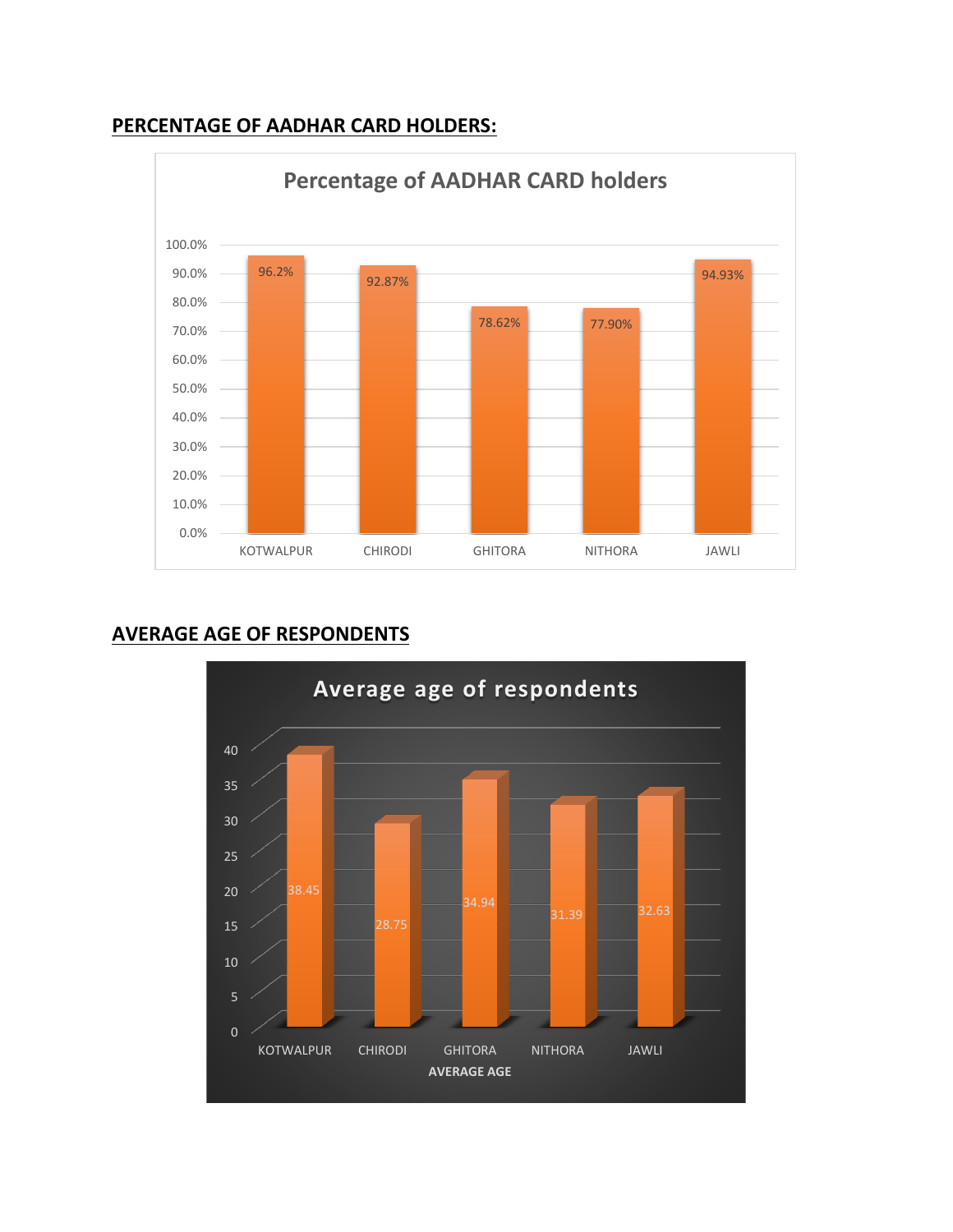## **MALE FEMALE RATIO**

The male female ratio is quite wide in some of the villages as can be seen in the graph below. This is an alarming sign that calls for wide spread awareness among villagers to improve such ratio. There is a dire need to organize awareness campaigns that encourage the villagers towards birth and education of girl child. The villagers need to pay heed to Government's programs like 'Beti Bachao, Beti Padhao' and schemes like 'Sukanya Samriddhi Yojana'.



# **EDUCATION LEVEL**

The below mentioned pie charts depict the education level of people in our adopted villages. It is evident from the data that not many villagers are even graduates. This clearly highlights the unavailability of higher education system in these villages. There is an urgent need to build more infrastructures that caters to the needs of higher education and helps in improving the gross enrollment ratio. The pie chart of village Ghitora has not been attached on account of unavailability of data.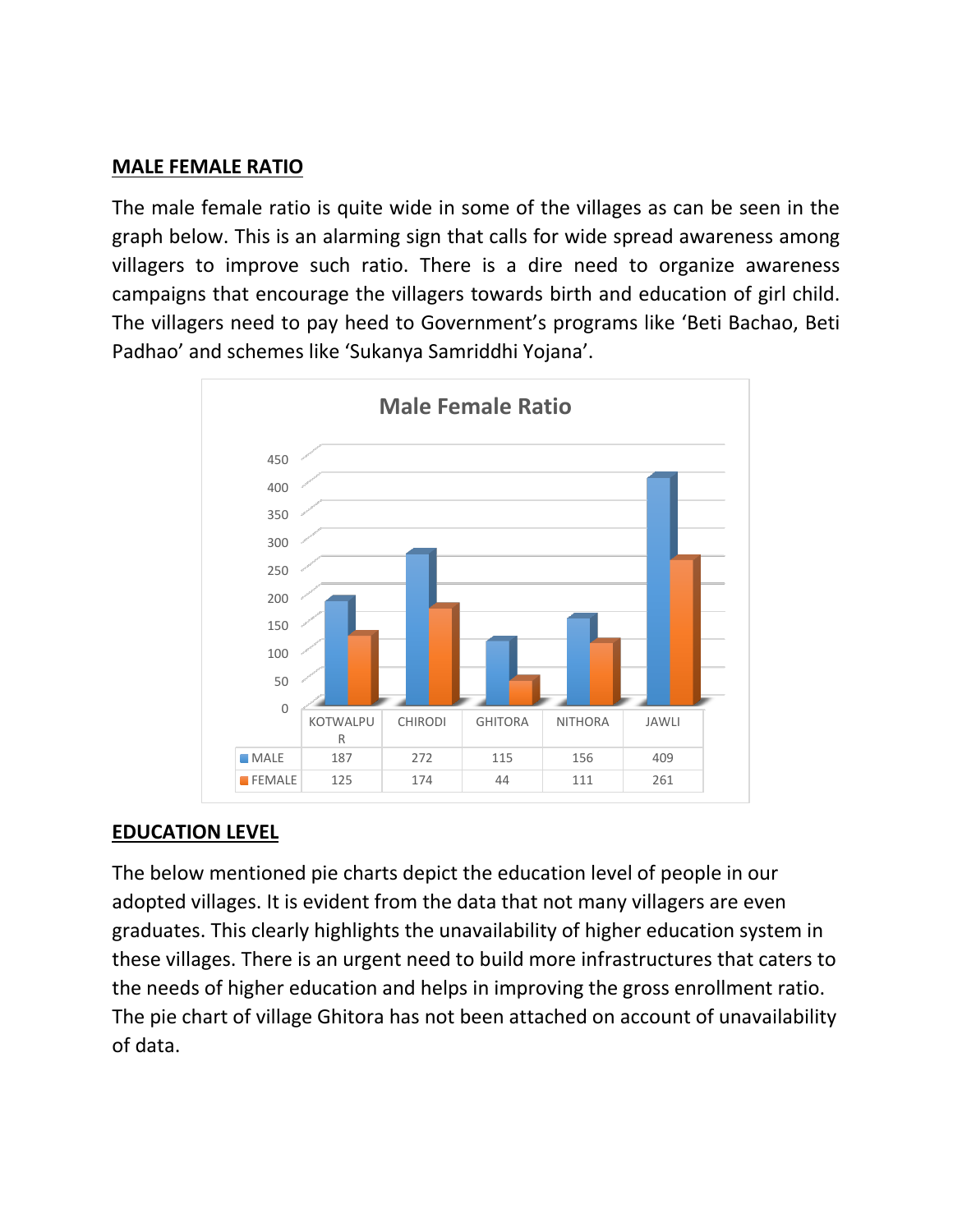

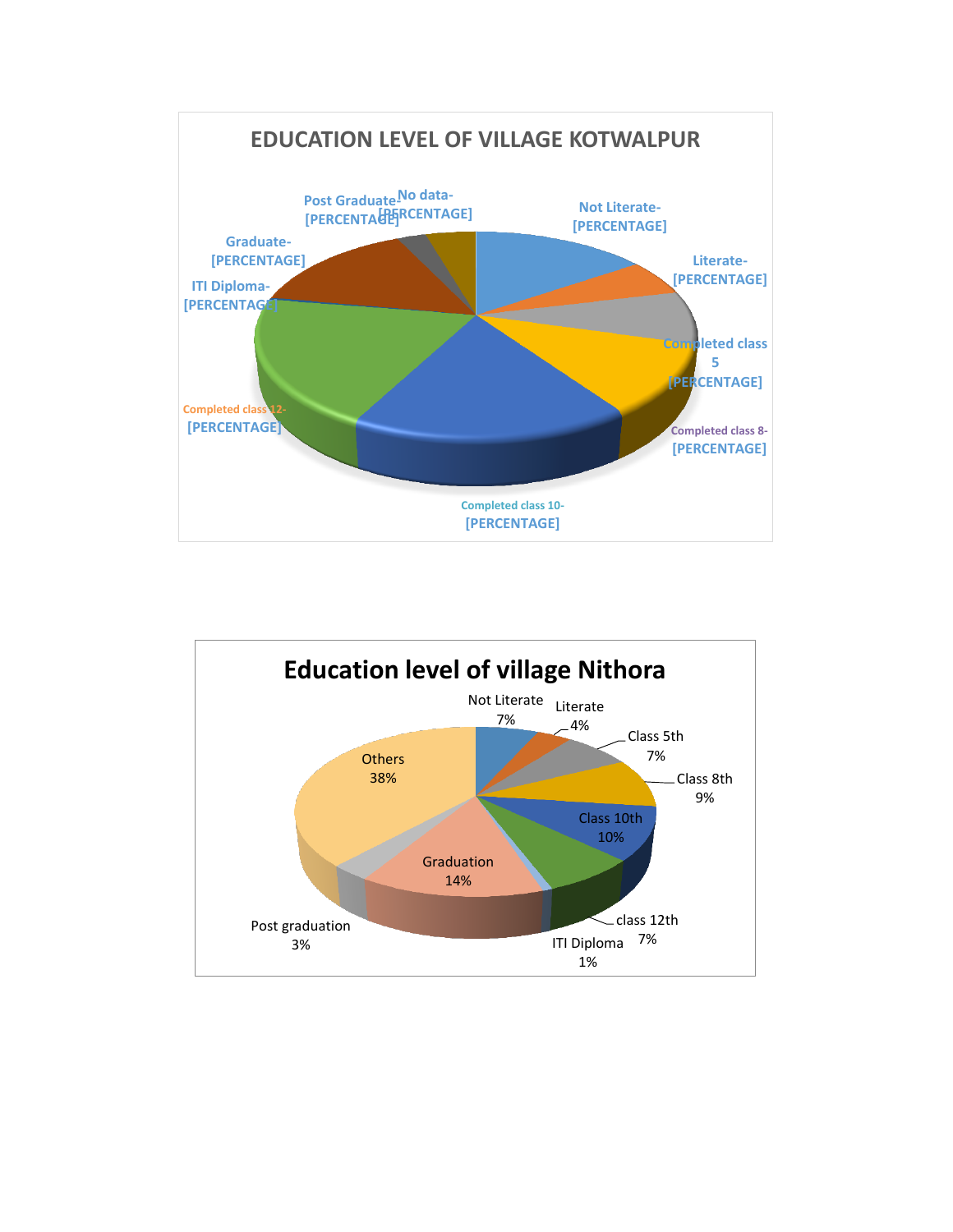

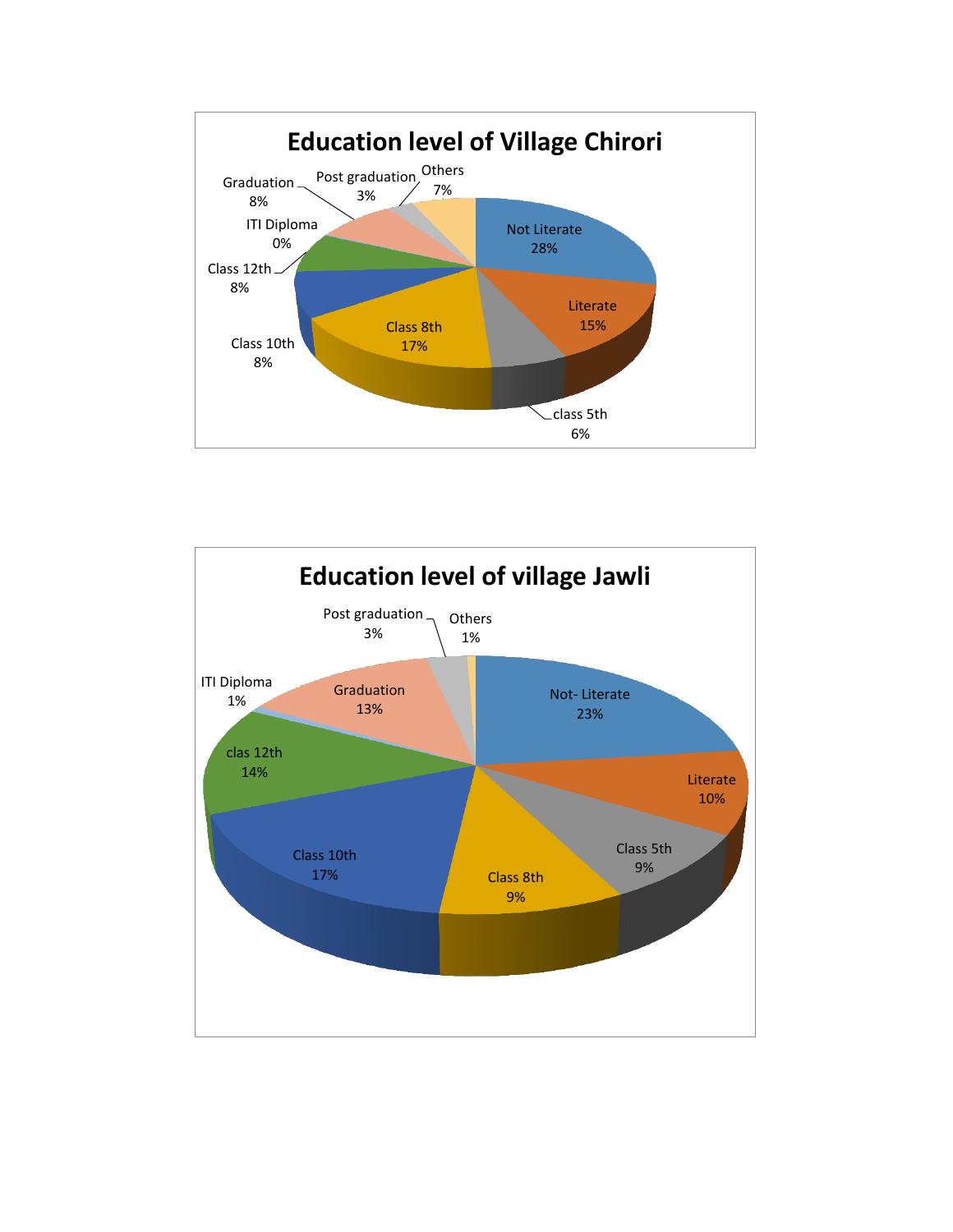## **COMPUTER LITERACY**



## **PERCENTAGE OF FAMILIES ABOVE POVERTY LEVEL**

The below mentioned chart highlights the percentage of families above the poverty line. It is very much evident that most of the families fall below the poverty line. One of the prominent reasons behind the same is that most of the villagers are occupied in agriculture and allied activities. Moreover, the methods adopted by them are outdated. This underlines the urgent need to adopt new and efficient ways of production. There also a need to skill the people towards emerging methods of sustainable production.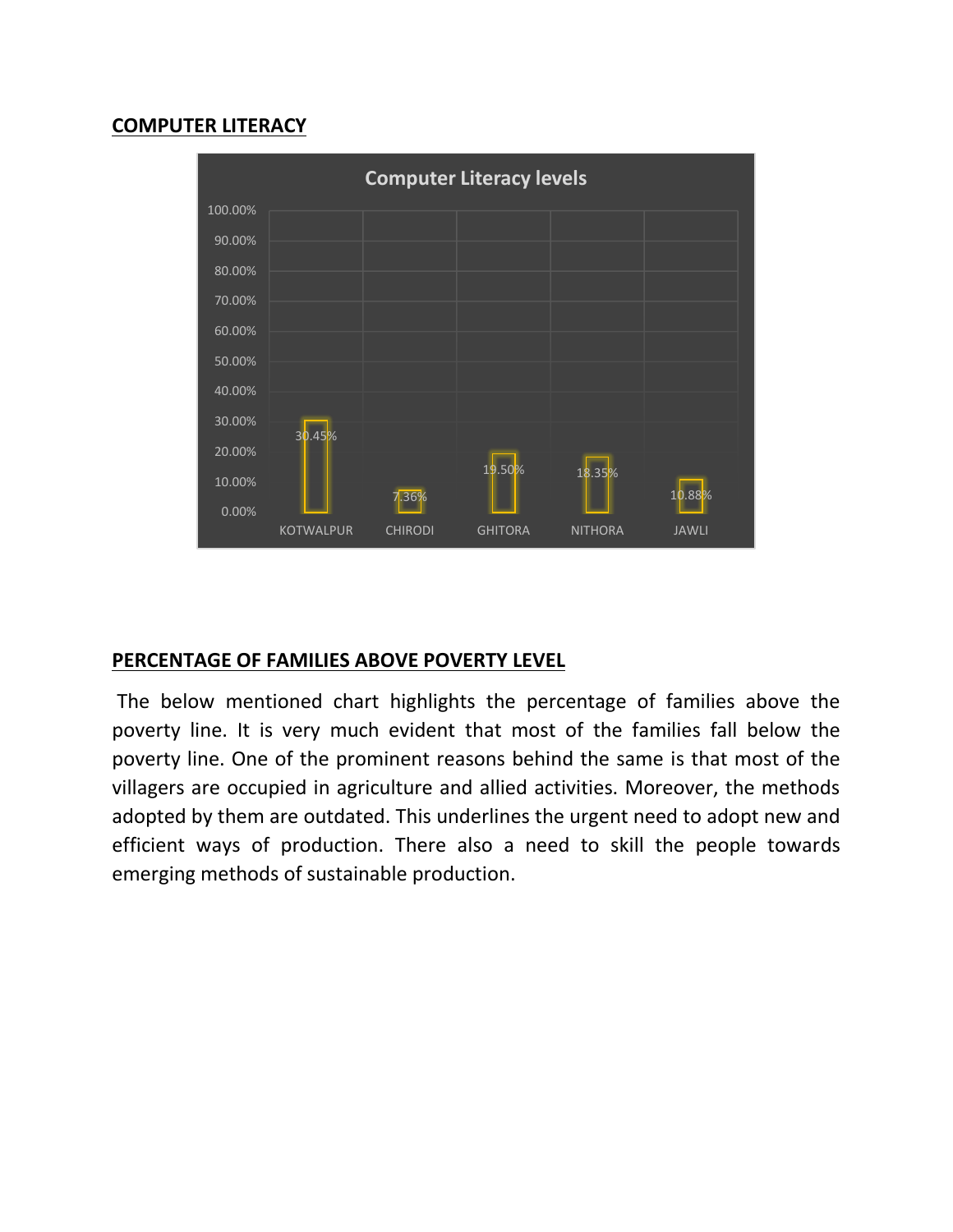

## **PERCENTAGE OF BANK ACCOUNT HOLDERS**

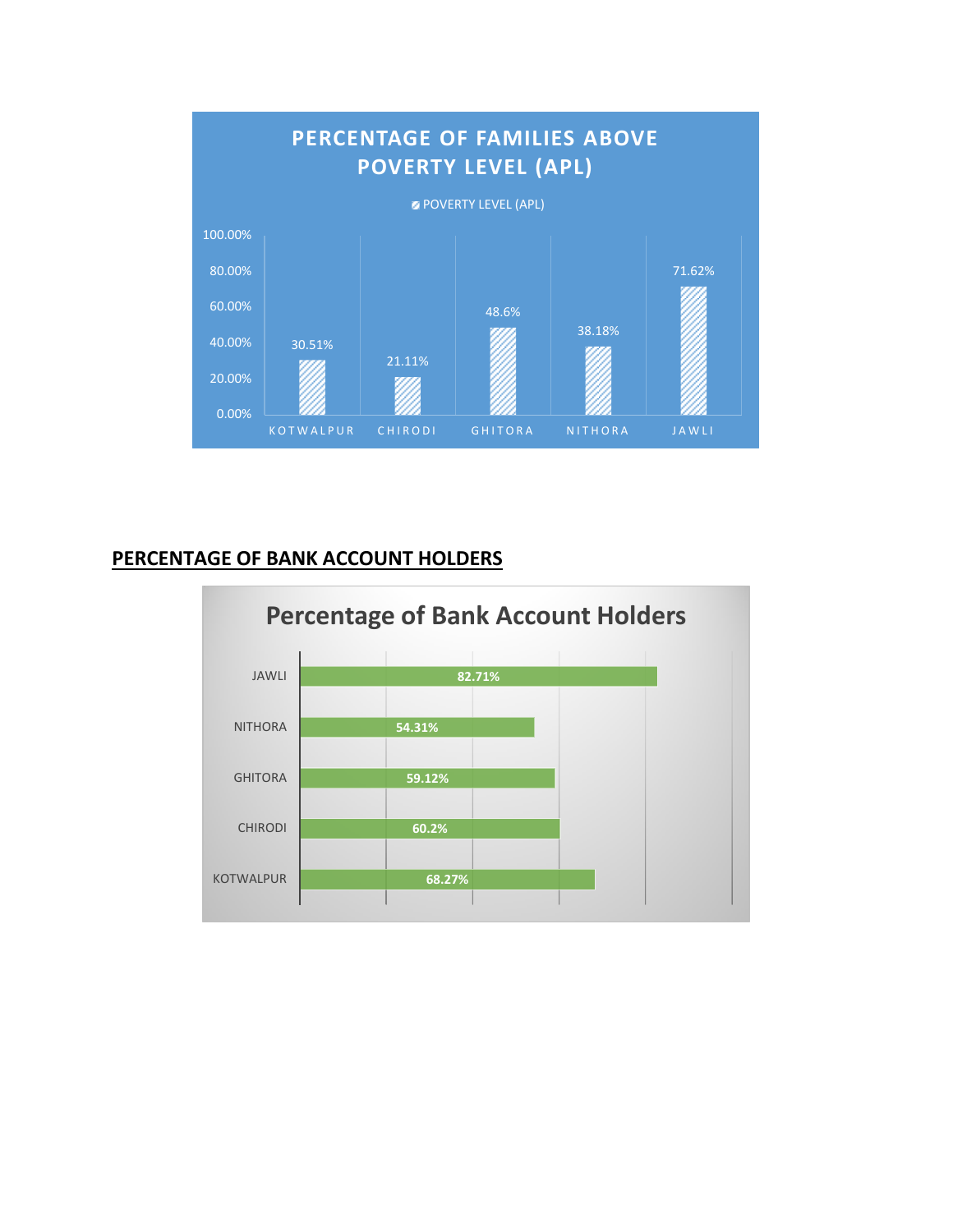#### **TYPE OF HOUSE**

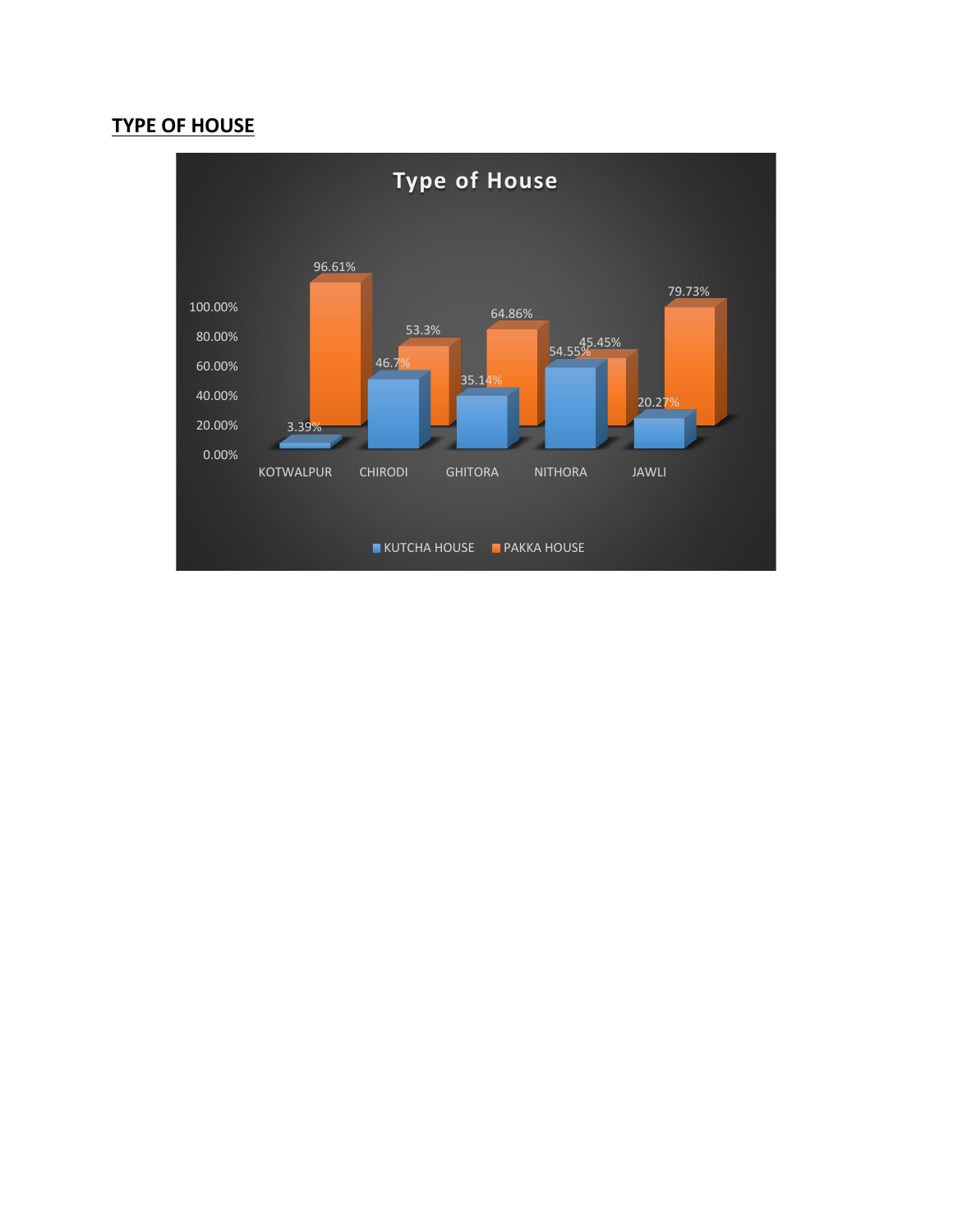#### **DRAINAGE SYSTEM**

Most of the villages have open drainage system. It is one of the major problems faced by almost all the villagers. This signals the unplanned development from the point of view of infrastructure. Open drains are a home to insects which ultimately lead to many diseases. There is an urgent need to look into this problem and get it rectified at the earliest before it creates more havoc.



## **TYPES OF LIGHTING SYSTEM**

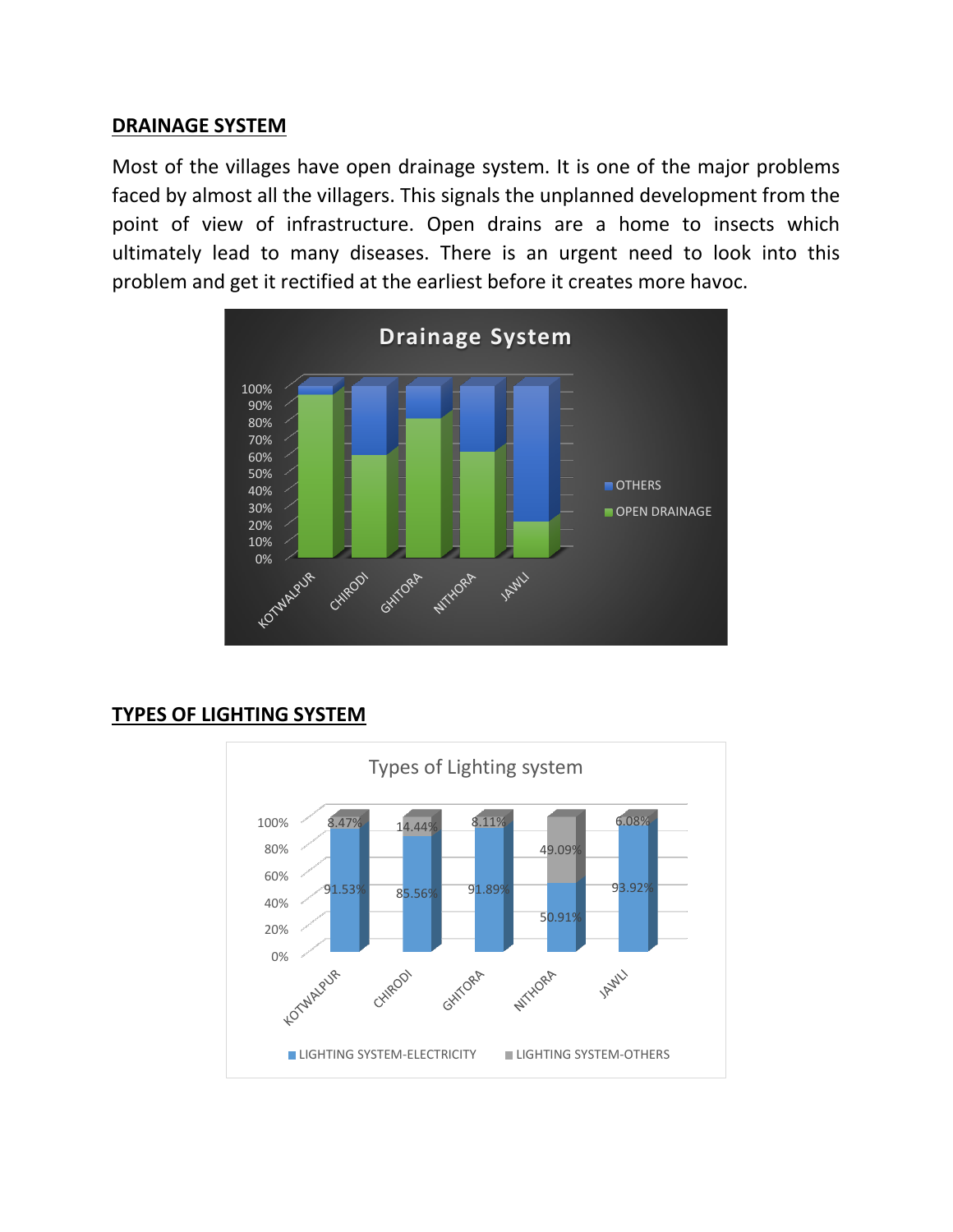#### **TYPES OF COOKING SYSTEM**

Some of the villagers are still using wood and cow-dung for cooking purposes. Such practices may have drastic impact on the pollution levels, which are exorbitantly high in our country. This focuses on the need to shift towards sustainable practices like bio-gas



## **NUMBER OF FAMILIES USING DIFFERENT TYPES OF FERTILIZERS**

A study of the farming practices allow us to comment on the use of chemical fertilizers and pesticides in agriculture. It is implied from the given graph that even today, a large number of villagers are still heavily dependent on chemical fertilizers and pesticides. This is a matter of concern since it is one of the major environmental pollutants. This also highlights the dearth of knowledge among villagers about the use of more sustainable practices like organic farming.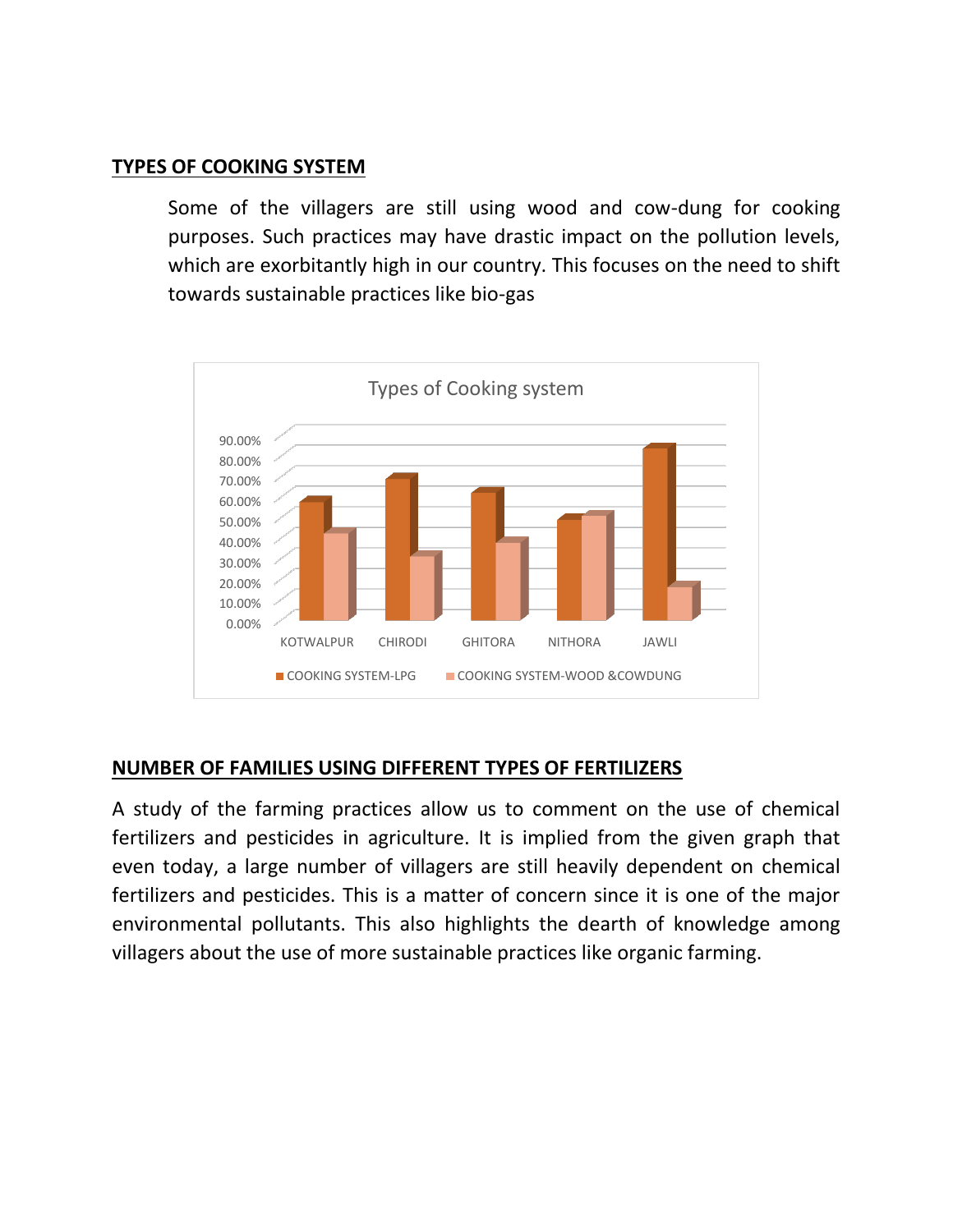



# **AVERAGE LIVESTOCK**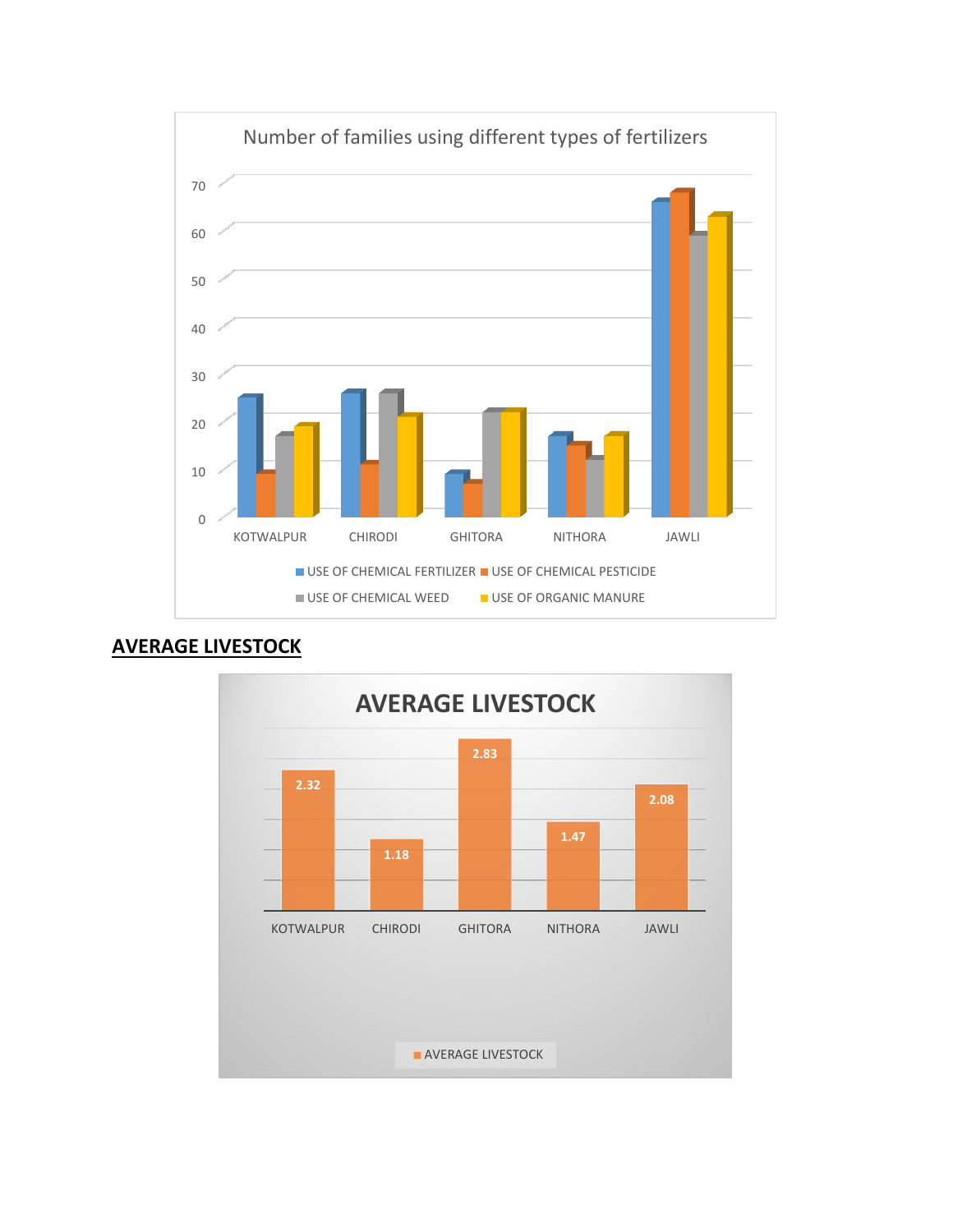# **AVERAGE DAILY MILK OUTPUT**



# **AVERAGE COW-DUNG PRODUCE**

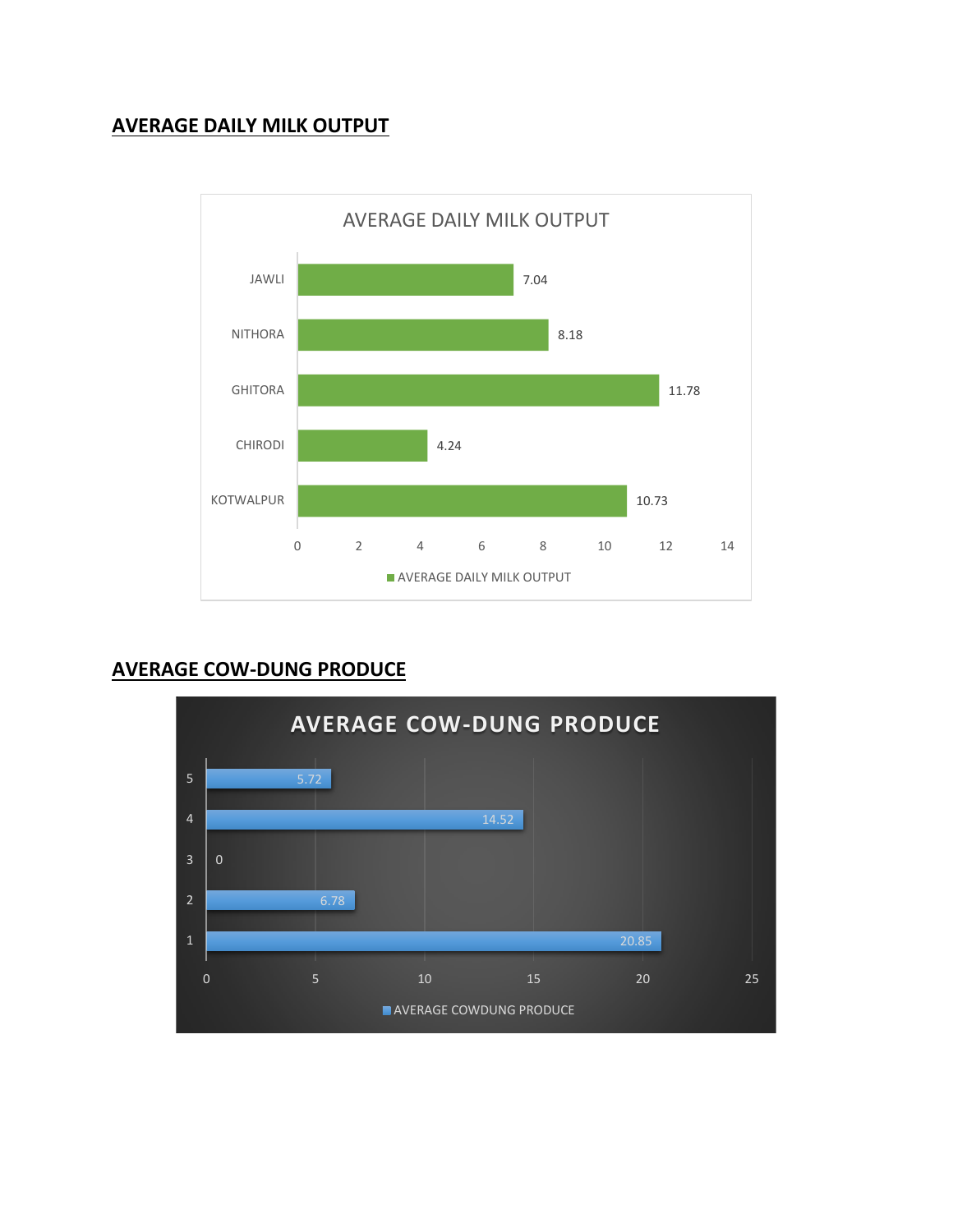## **MAJOR PROBLEMS REPORTED**



# **RESOURCES REQUIRED:**

- 1. An analysis of the dwindling sex ratio highlights the need to create awareness among villagers towards female friendly practices. There is an urgent need to conduct awareness campaigns that focus on programs related to ban on female feticides, educating the girl child etc.
- 2. An analysis of the education levels in the villages point towards the dire need for having more schools and higher education institutions in these villages.
- 3. Majority of the population in all the adopted villages fall Below Poverty Line(BPL). This shows that the modes of production used are outdated and call for an emergent need for skill development. The onus lies on village Pradhans to develop more skill development centres in these villages.
- 4. The open drainage system is an alarming sign as it can act as a home for a number of deadly diseases. This clearly highlights the unplanned development of the villages and a need to look into the infrastructural development of the same.
- 5. Still a number of households are dependent on wood and cow-dung for meeting their fuel needs in the kitchen. Such practices only add to environmental pollution and calls for a shift towards sustainable practices.